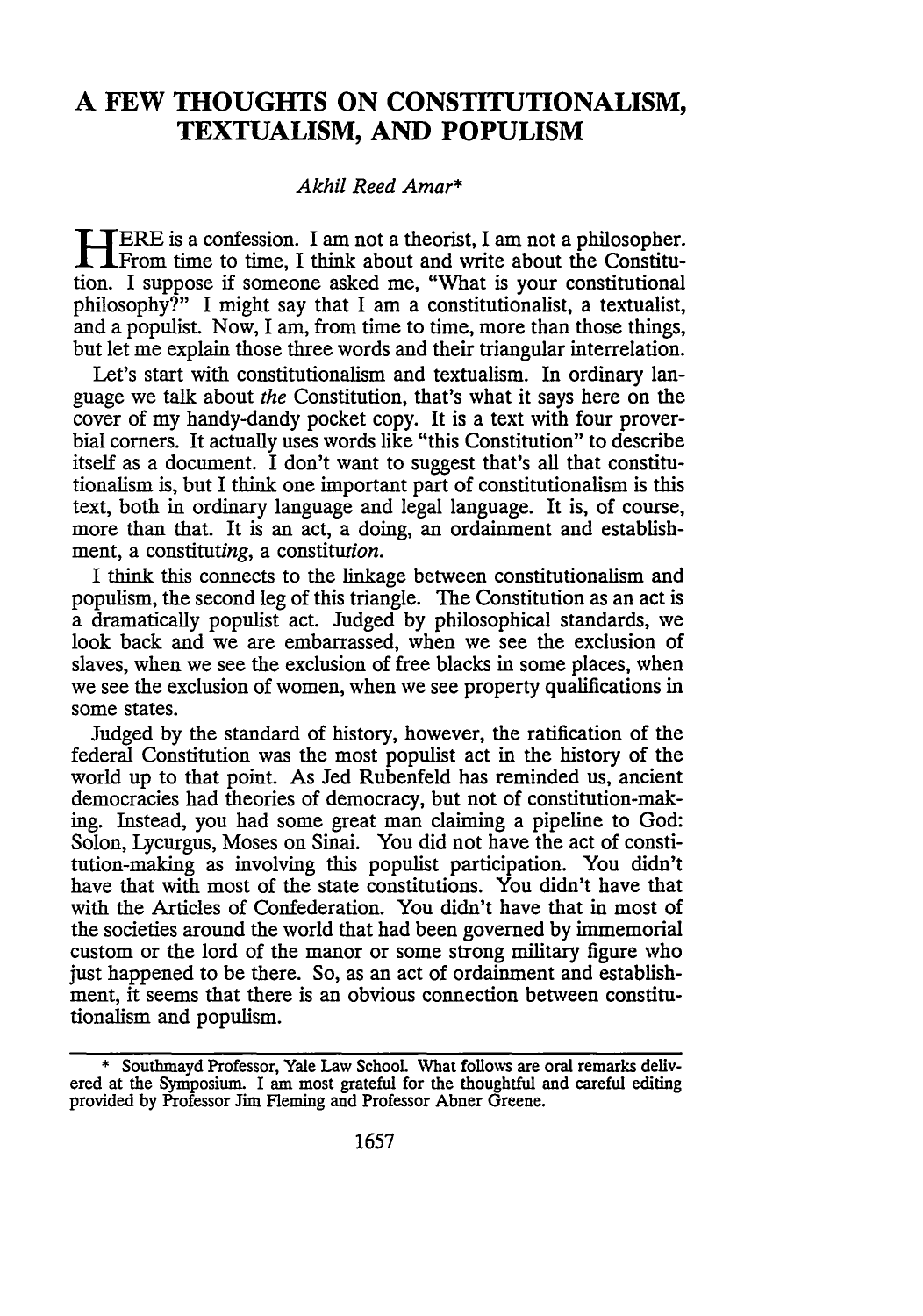When we look at the subsequent acts involving later generations of "We the People," expanding the definitions of "the People" to include blacks, to include women, to include people who can't pay poll taxes, it seems to me that all of this is a continuous enactment of populism. When we look at the text, it starts with "We the People do ordain and establish this Constitution," which is a performative utterance. It ends with Article VII, which tells us *how* to ordain and establish—through these ratifying conventions of the people. Also, the Republican Form of Government Clause is a dramatic reaffirmation of the centrality of popular self-rule. You look at the Bill of Rights, for example, and five of the first ten amendments have this word, the "people," in them. So there is a connection between constitutionalism and populism. Put a different way, I don't think any account of the Constitution is really ultimately persuasive unless it comes to grips with issues of popular sovereignty and self-government over time.

Finally, we come to the third leg of our triangle, the link between textualism and populism: What is the connection there? Well, one thing about the document is it is a shared text that all Americans have. It is short, and I think that is nice not just because that liberates judges, but because it is written in a kind of compact, lapidary way, as Larry Sager pointed out. I think it is nice for ordinary citizens that it has that feature, because I think constitutionalism occurs outside the courts. This textual document offers a vocabulary and grammar of argumentation for people whose parents and grandparents came from all different parts of the world. This is one of the things—in an eighthgrade civics way of thinking—that we Americans have in common, one of the things that *constitute* us as Americans. And I think it is, perhaps, a superior form of constituting us as Americans than the fact that we all watch *Seinfeld* and *Friends* on Thursday night.

There is in this society perhaps a connection to Protestantism and, as Sandy Levinson has pointed out, in a Protestant culture there is an emphasis on text. I don't want to affirm the idea of *sola scriptura,* that it's text only, but it seems to me that text does matter in this culture. This helps account for the brute textuality of the thing. The fact is, dormant clauses from time to time can resurface because they just happen to be here and they are printed in everyone's document. So, you never know when the Tenth Amendment will rise from the dead. (Consider also Sandy Levinson's favorite Second Amendment, which is talked about a lot outside of courts and law school classrooms.)

Thus, it is an important fact that there is that word equal in the Fourteenth Amendment in a way that the word wasn't in the South African pre-apartheid constitution. That word may have slumbered for many years, but it too had the possibility of reawakening because of this brute textuality.

That's my own approach. Let me now try to engage Jack Rakove's account of originalism. For my purposes I want to focus on two points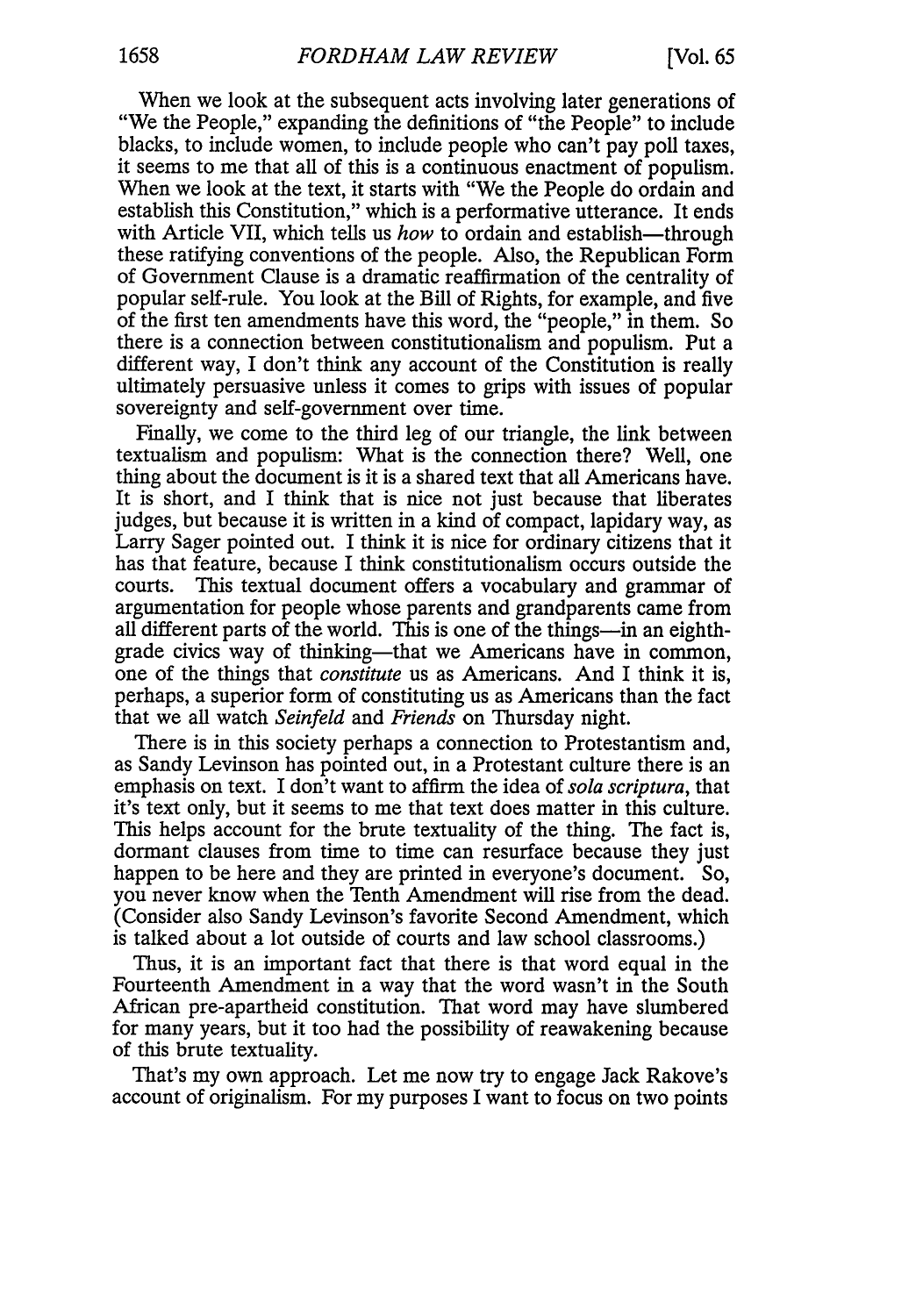that he makes. One, that the Constitution basically is not ratified clause by clause, but *in toto.* Second, that there is an indeterminacy problem for originalists of a certain stripe.

I agree with those two points. I think the first point emphasizes the importance of looking at the Constitution as a whole, because what was ratified was the document, not individual clauses. The clause is not the unit, or at least the only unit of analysis, as Jed Rubenfeld at times might seem to be suggesting. The generation is not the only unit of constitutional analysis, as Bruce Ackerman might have been misheard to say. At the very least, the document as a whole is an important unit of analysis. This is not a revolutionary idea. This is what John Marshall meant when he said, "It is a constitution we are expounding."<sup>1</sup> It is not a clause, not a generation, but a Constitution.

So, even before we have the problem of synthesis across generations, which Bruce rightly reminds us of, we had, even at the founding, this difficulty of synthesis across seven articles and ten amendments. It seems to me that this requires what Charles Black would call structural analysis to see connections, what Ronald Dworkin might call integrity—the idea of something that coheres together as one law that does not contradict itself, but rather whose parts harmoniously fit together into a whole. This is what Mike McConnell, I think, was trying to suggest when he talked about the perspective of the Constitution itself—the document having an entirety, a vision, a purpose, a theory.

Jack's second point is that history can sometimes help identify particularly snug constitutional interpretations. History is not the only source of this, or the ultimate source, but it may help us distinguish between the genuine architecture of the thing and mere accidents of it. Or help distinguish between generally good readings and overreadings, as we seek to discover the Constitution's *own* theory. Here the vision is of history, not just as a handmaiden to pure justice on the justice-seeking account, as Chris Eisgruber might have suggested, but history as a handmaiden to snug interpretation, a particularly wellfitting, aesthetically pleasing, illuminating interpretation.

Since I am not a fancy theorist, I am just going to have to give you three or four examples of what I mean so you can try to see the thing in action. Let's begin with a really easy one. The Constitution doesn't say "separation of powers" in so many words, it doesn't say "federalism" in so many words. I think a particularly useful way of interpreting the document is to say that there is an architecture to Articles I, II, and III. It seems that there may even be some important implications about the order. Lawmaking typically occurs before adjudication. As you look at these three separate articles, you might think there is a theory of co-ordinacy, although perhaps the legislature, in some ways, *is primus inter pares,* first among equals. You might look at that and

<sup>1.</sup> McCulloch v. Maryland, 17 U.S. (4 Wheat.) 316 (1819).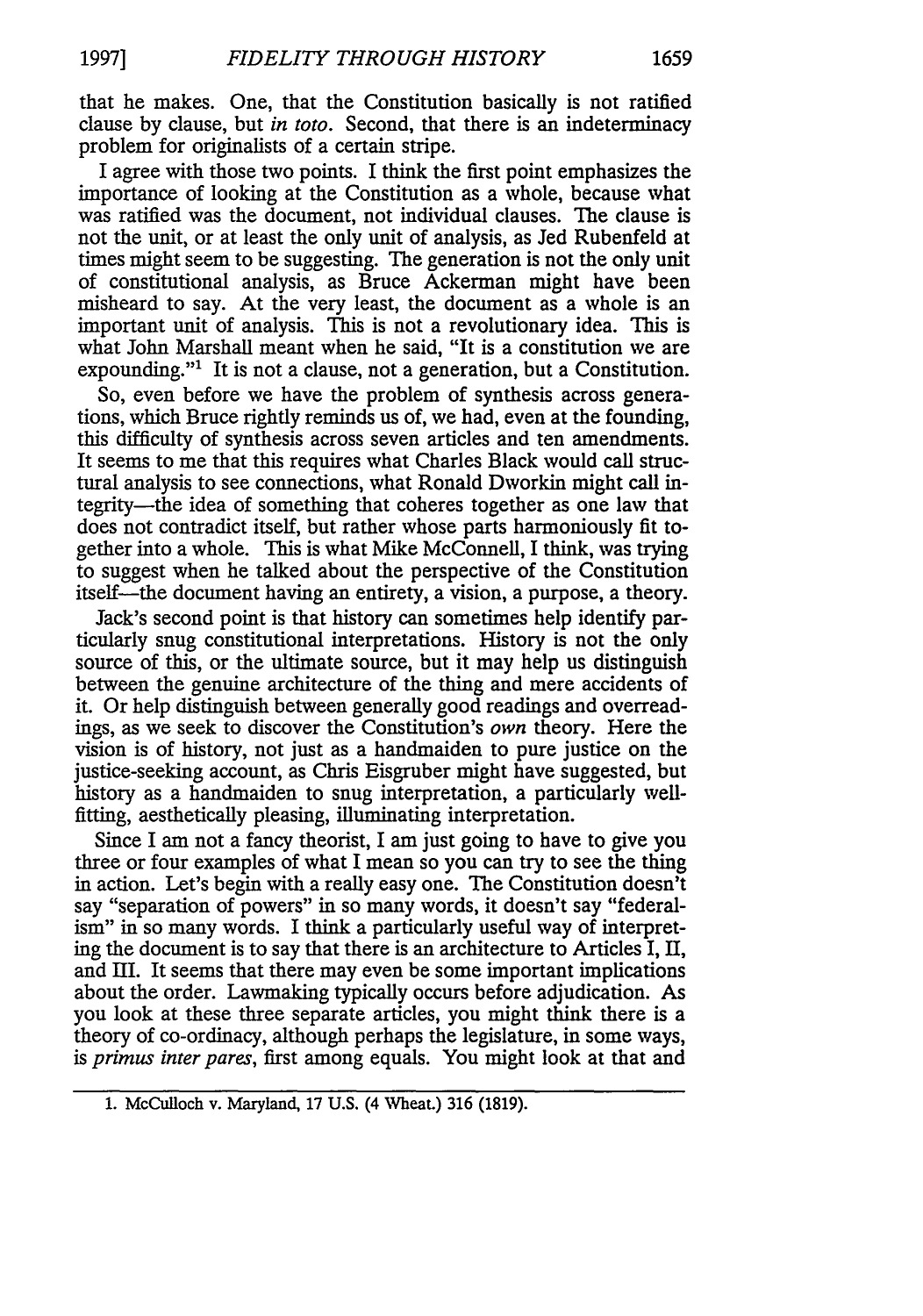try to develop a theory of legislation as general and prospective behind a suitably impersonal veil of ignorance, whereas adjudication is specific and retrospective, since judges know who the parties are. That might be supported by textual references to case and controversy in Article III, or Bill of Attainder and *ex post facto* bans in Article I. So, you begin to see a general theory of the rule of law.

When you derive this theory from the architecture of the thing, it seems helpful to read historical accounts because you realize you are not making it all up. You realize that this theory actually was part of the meaning of the document-what it was trying to do, but not in so many words in any given clause. Thus, we should aspire to account for all the different provisions, dealing with allocation of power between center and periphery, to come up with a theory of federalism. Thus, we see how federalism, like separation of powers, was designed to achieve certain purposes of checking and balancing power. History here actually turns out to be helpful in coming up with the best account of this document as a whole.

Let me give another example, a structural example, since we are here at Fordham. I have been very influenced by the work of the great Dean here on issues of presidential succession,<sup>2</sup> so here is a question for you. Is Newt Gingrich really next in line after **Al** Gore? There is a congressional statute that says he is. I am not so sure that statute is constitutional. Narrowly, there is a textual argument about what the word "officer" means in the Succession Clause. Congress can designate officers who are eligible to succeed to a vacant presidency.

In order to really understand the issue you need to have a global structural account of the Constitution. For example, we must see the ways in which a presidential model is different from a parliamentary one, and how legislatures picking their own leaders as prime ministers to occupy executive officers is one of the things that our Constitution repudiated in many different clauses. If Newt Gingrich is an officer because he is Speaker of the House, were he to take up the presidency, he would have to step down from the speakership. But then he would no longer be the officer that was the basis for his ascension. Now, that's because of a clause of the Constitution—the Incompatibility Clause-and the deep structure behind it. You can't basically be at both ends of Pennsylvania Avenue at once. You can in England but not America. There is a deep theory behind that.

Here is another exemplification of that deep theory. When the Vice President ascends to the presidency, he is no longer the President of the Senate. There is a specific provision about the vice presidency, and there is a theory behind it.

<sup>2.</sup> John **D.** Feerick, The Twenty-Fifth Amendment: Its Complete History and Earliest Applications (1976).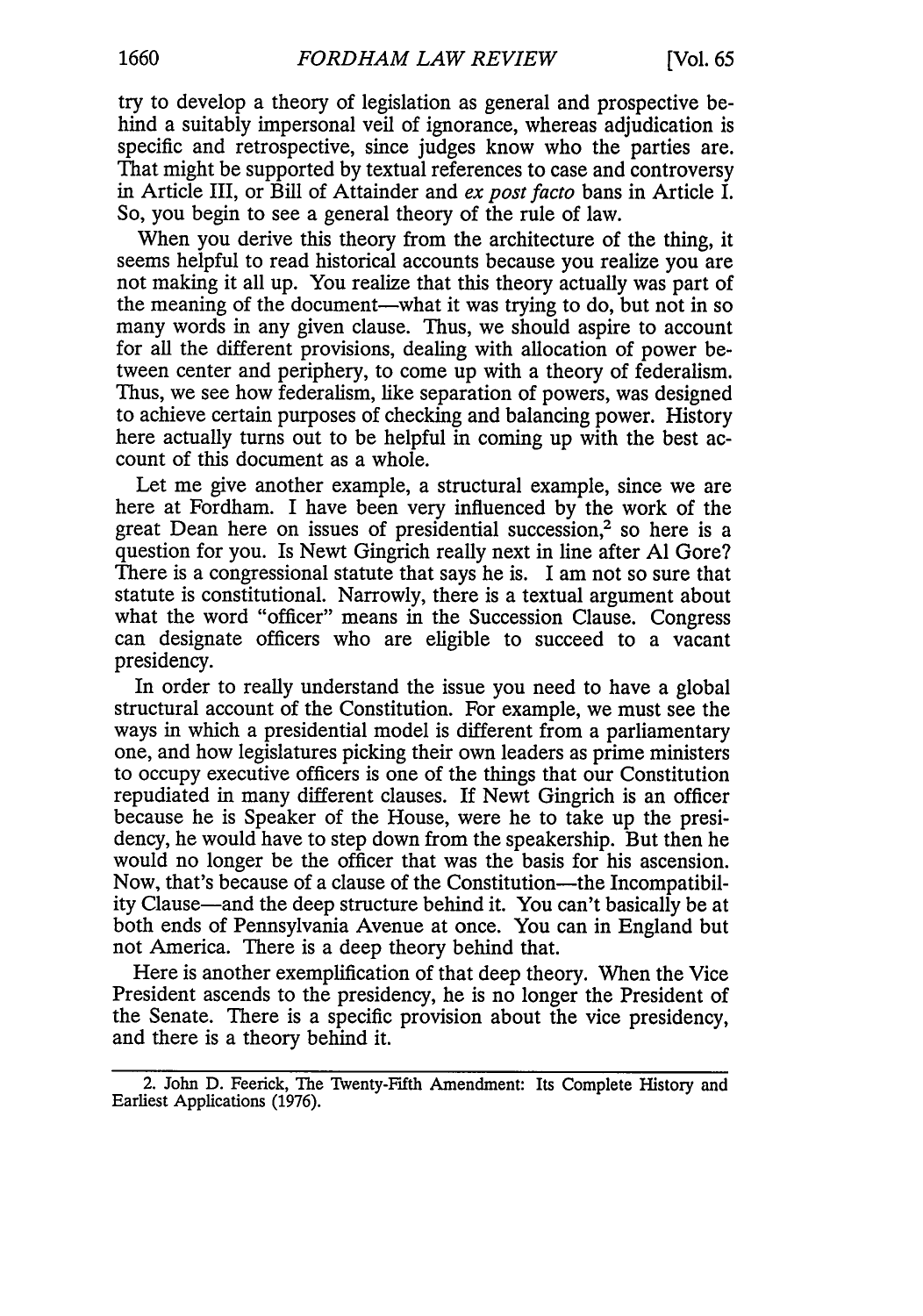Another deep principle is that a person is not supposed to be a judge in his own case. When you have a presidential, as opposed to a parliamentary, system of government, the idea is that the President is in power unless removed by impeachment in a judicial proceeding, focusing on high crimes and misdemeanors. You can't just have a simple no-confidence vote of Parliament. Impeachment is a judicial proceeding, but the problem is if the foreman of the Grand Jury that indicts, which is the House of Representatives, is the next in line, he has a conflict of interest in the impeachment process. He is not really acting very judicially.

Now, we might wonder whether we are just attributing the issue to our own sense of judicial ethics and propriety. Then, actually, history is very relevant here, as is text. There is a specific provision of the Constitution that says the Chief Justice presides in presidential impeachments. Why is that? Because otherwise the presiding officer would ordinarily be the Vice President, who is *ex officio* President of the Senate and he should not be presiding in a trial that could vault him into the oval office. The theory of that clause has implications for the word officer in the Succession Clause. It can't be about legislative officers. It is about folks that the President picked to be in his cabinet as his would-be successors.

There are other clauses that I could invoke. All I want to say is that, in doing some of that, I reassured myself that I wasn't making all this up. I looked to six different clauses to try to piece together an electoral college model, as opposed to a parliamentary prime minster model. I was reassured when it turned out that, lo and behold, James Madison said every single one of those things 200 years ago in the First Congress. So, history can sometimes help us come up with particularly comprehensive accounts of the document as a whole.

Let me give one final example. I have given you some structural examples, but let me take an illustration involving rights. It connects to Professor Kaczorowski's own work about incorporation and the Bill of Rights. Does the Fourteenth Amendment make applicable against the states things like freedom of speech and of the press? That is a hugely important question in constitutional law. If my mother were to ask me that question, I would say, "Mom, look at the Fourteenth Amendment, here is what it says: 'No state shall make or enforce any law which shall abridge the privileges or immunities of citizens of the United States."' Now, what do you think the privileges and immunities of citizens of the United States are? I think most ordinary citizens say things like freedom of speech and of the press and the right to petition. A lot of them would say the right to keep and bear arms, I should remind you all. But it happens to be a particularly happy textual feature that the clause resonates in ordinary language in ways that the folks can understand. Here is a more lawyerly reading of the clause. That clause contains no less than five textual cross ref-